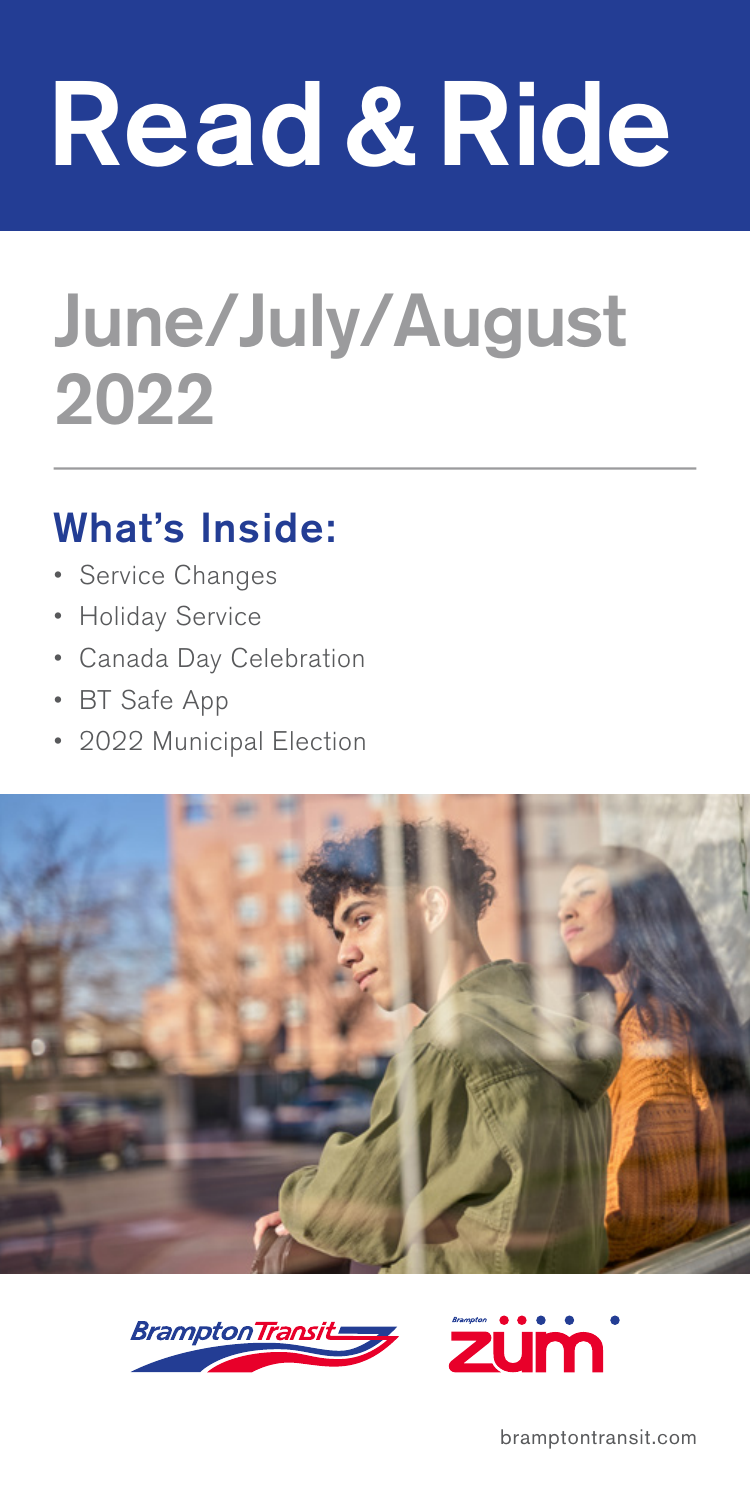# Service Changes Effective June 27, 2022

The following changes are being implemented, for full schedule and route information visit bramptontransit.com.

#### 65 SENIOR SHOPPER

• Monday and Tuesday service only

#### iRIDE SCHOOL SPECIAL SERVICE

- Routes 200 217 cancelled
- Routes to resume service on Tuesday, September 6, 2022

#### SUMMER SCHOOL EXTRA SERVICE

Summer School locations with extra school trips scheduled:

#### CASTLEBROOK SECONDARY

- 36 Gardenbrooke
- 50 Gore Road

#### FLETCHERS MEADOW SECONDARY

• 4 Chinguacousy

#### NORTH PARK SECONDARY

- 17 Howden
- 29 Williams

#### CARDINAL AMBROZIC SECONDARY

- 36 Gardenbrooke
- 50 Gore Road

#### ST. AUGUSTINE SECONDARY

- 4 Chinguacousy
- 57 Charolais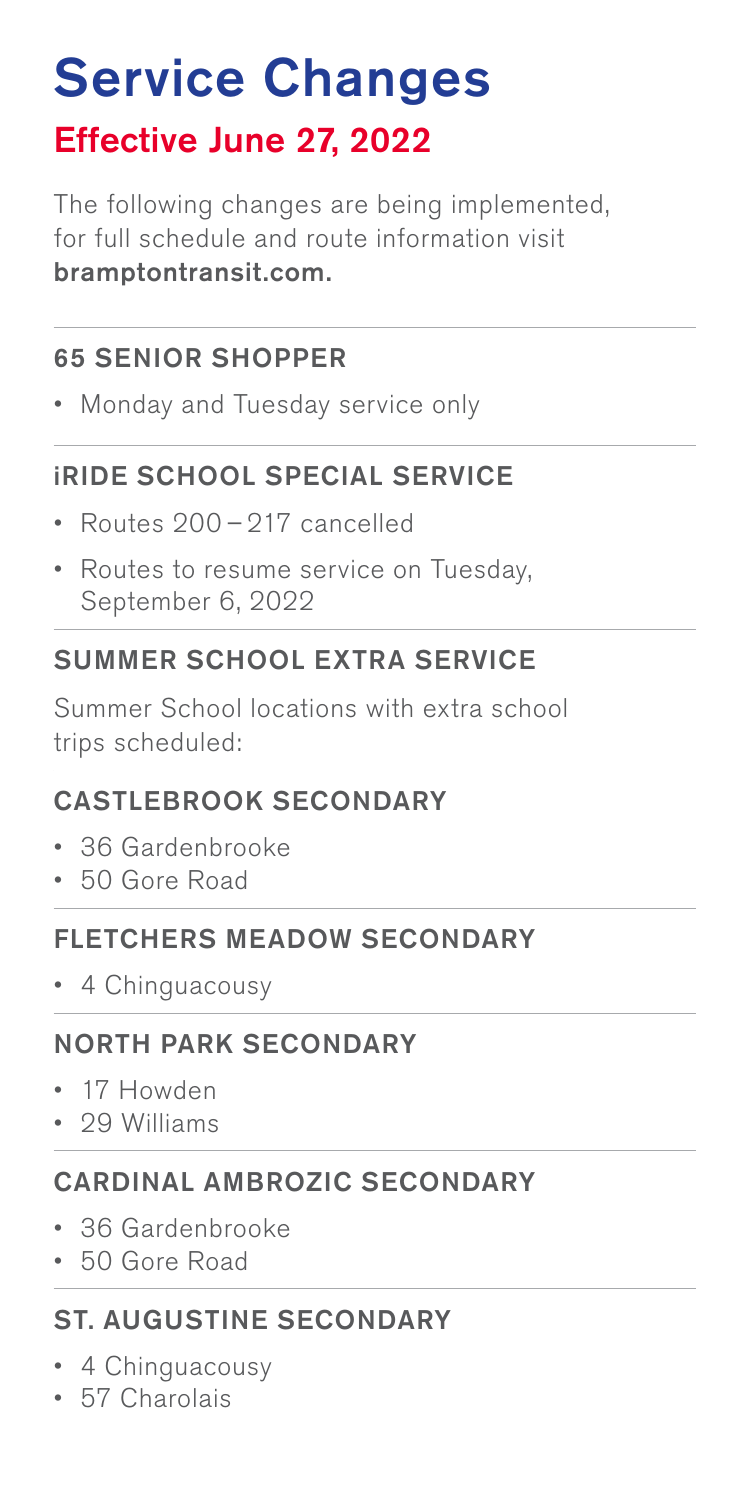#### ST. EDMUND CAMPION SECONDARY

- 4 Chinguacousy
- 23 Sandalwood

## Effective August 1, 2022

#### SUMMER SCHOOL SERVICE

• Summer School Extra trips cancelled

#### 511 ZÜM STEELES

• Weekday, Saturday and Sunday schedules adjusted to service the Bramalea GO Station

#### 11 STEELES

• Weekday, Saturday and Sunday schedules adjusted to service the Bramalea GO Station

#### 115 PEARSON AIRPORT EXPRESS

• Weekday, Saturday and Sunday schedules adjusted to service the Bramalea GO Station

#### Next Service Changes: September 6, 2022

# Cancelled Routes

#### The following routes are cancelled until further notice.

- 501A/C Züm Queen (501 still operating)
- 561 Züm Queen West
- 18B Dixie (18 Dixie still operating)
- 21 Heart Lake
- 58 Financial Drive
- 92 Bramalea GO
- 104 Chinguacousy Express
- 185 Dixie Express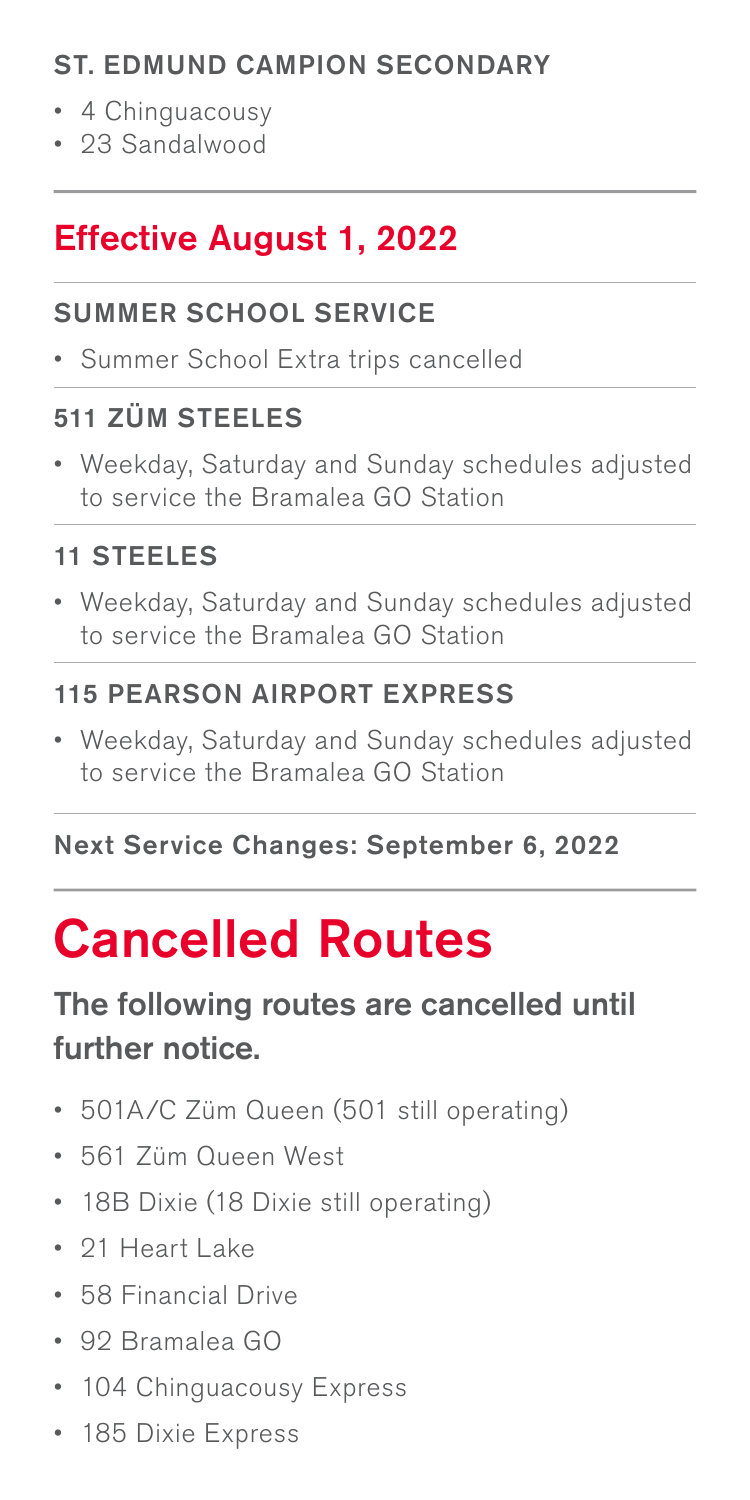# Holiday Service

### Canada Day – Friday, July 1 Operating on a Sunday/Holiday Service

Customer Service counters at terminals will be closed. The Contact Centre is available to assist from 9am–6pm at 905.874.2999

Free shuttle bus service to and from the Canada Day celebrations at Chinguacousy Park from:

- Gore Meadows Community Centre
- Sheridan College
- Mount Pleasant GO Station
- Trinity Common Mall

## Civic Holiday – Monday, August 1 Operating on a Sunday/Holiday Service.

Customer Service counters at terminals will be closed. The Contact Centre is available to assist from 7am–9pm at 905.874.2999

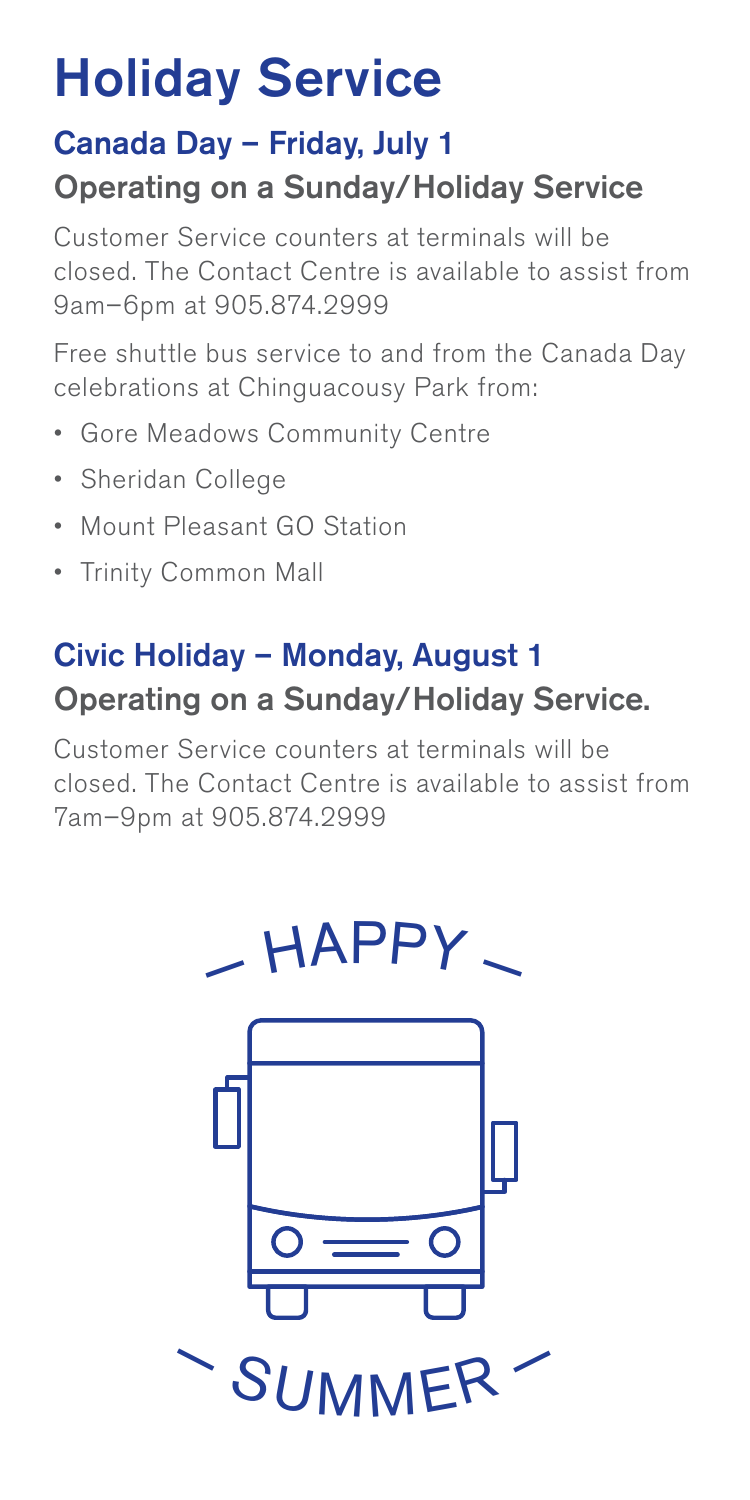# **BRAMPTON CELEBRATES CANADA DAY**

#### **JULY 1, 2022** • **NOON - 10PM CHINGUACOUSY PARK**

**FUN, FAMILY ACTIVITIES INFLATABLES FOOD VENDORS BEER GARDEN** 

#### **FIREWORKS DISPLAY** PRESENTED BY Tim Hortons

**SPECTACULAR** 

WATER RE-FILL STATIONS PRESENTED BY

# leridian

GENEROUSLY SPONSORED BY





**CINOFRILL** 



sımplii

brampton.ca/canadaday

### **KARDINAL OFFISHAL SNOTTY NOSE REZ KIDS**

 $\mathbb{R}^{\text{tot Canada}}$   $\mathbb{C}$ anada

**EHRY** O **SEE BRAMPTON**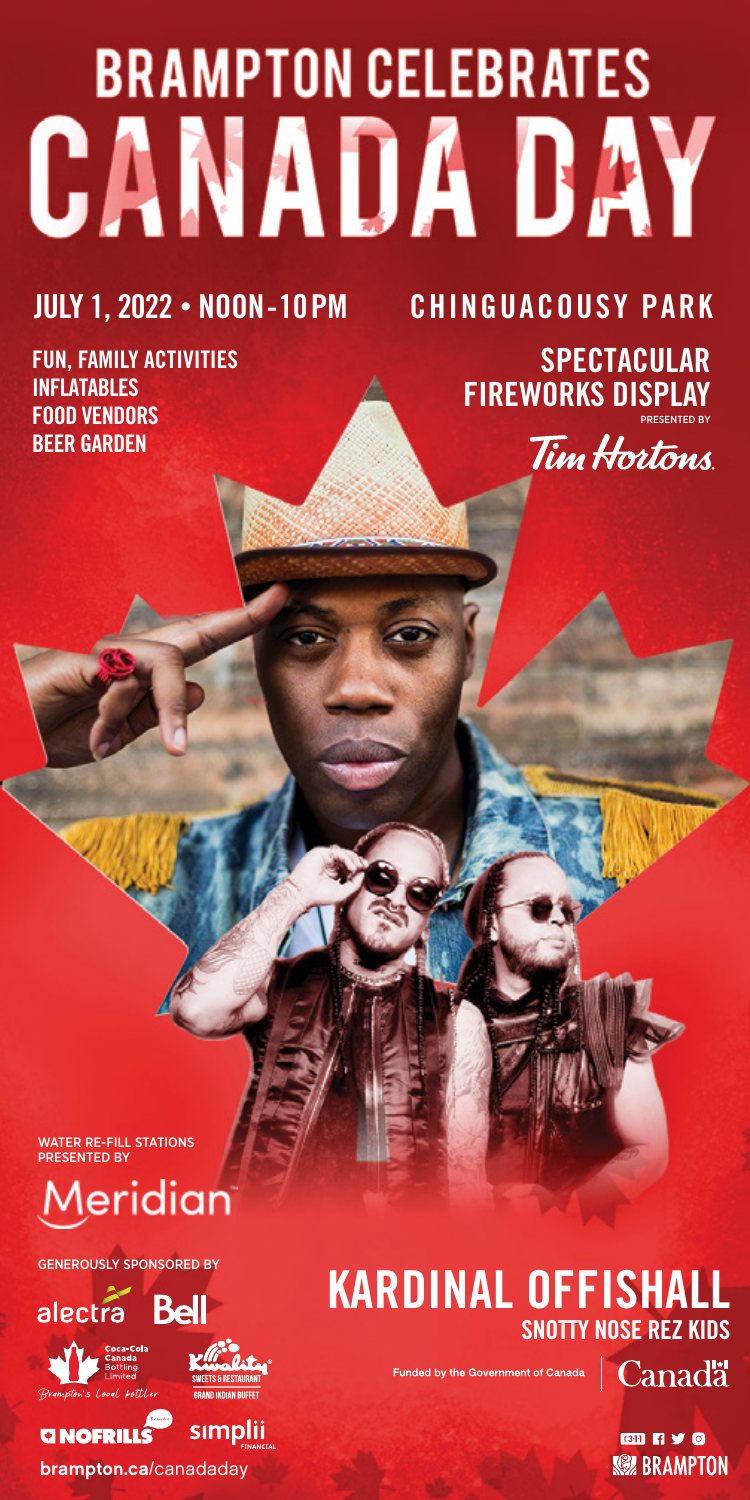# BT Safe App **NEW**

Safety is our top priority, and you play a role in helping Brampton Transit stay safe.

## See Something, Hear Something, Say Something!

Download the BT Safe mobile app to report safety-related concerns.





#### **GHIYOD brampton.ca**/BTSafe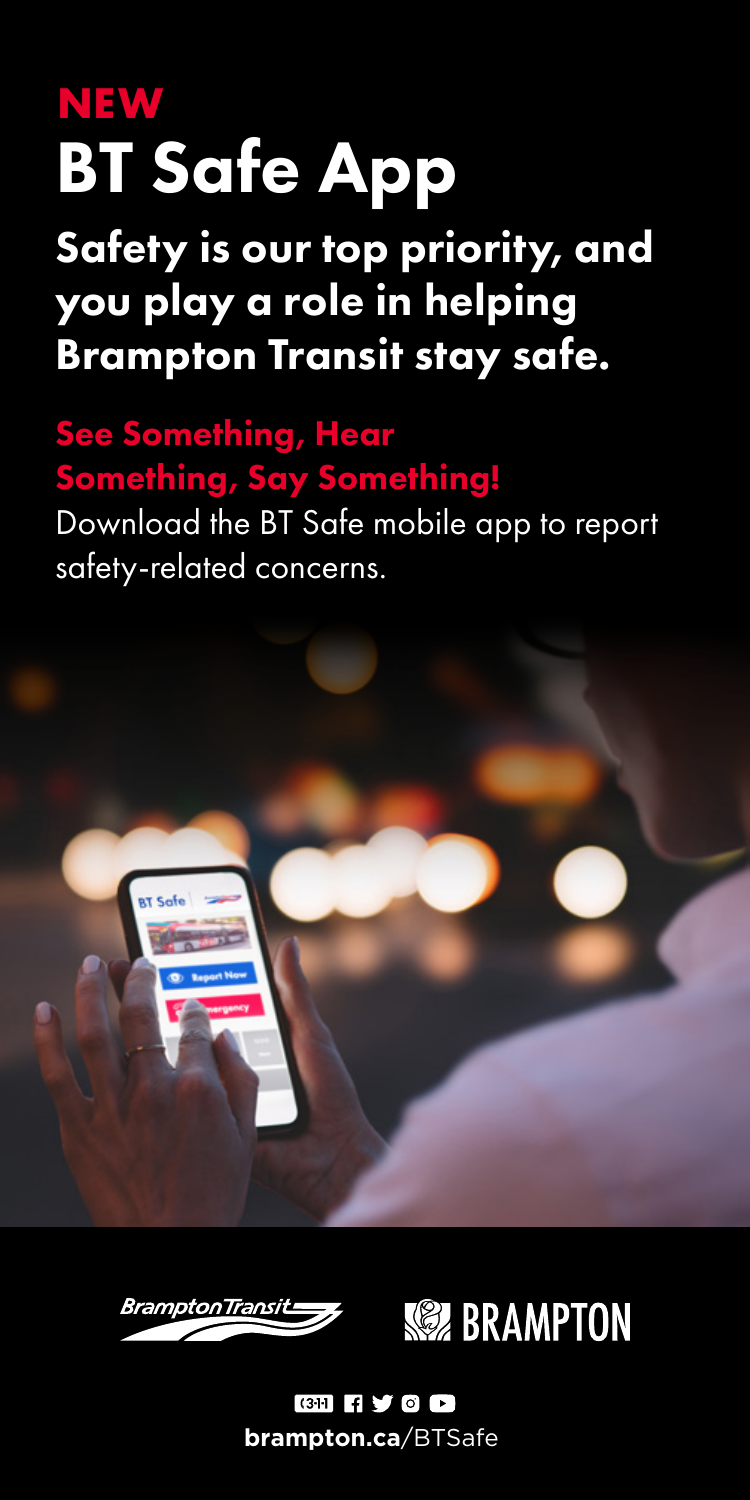

# **Now Recruiting Workers**

For the 2022 Brampton Municipal and School Board Election.

Get compensated, gain new skills, and work with the City.





**brampton.ca**/bramptonvotes